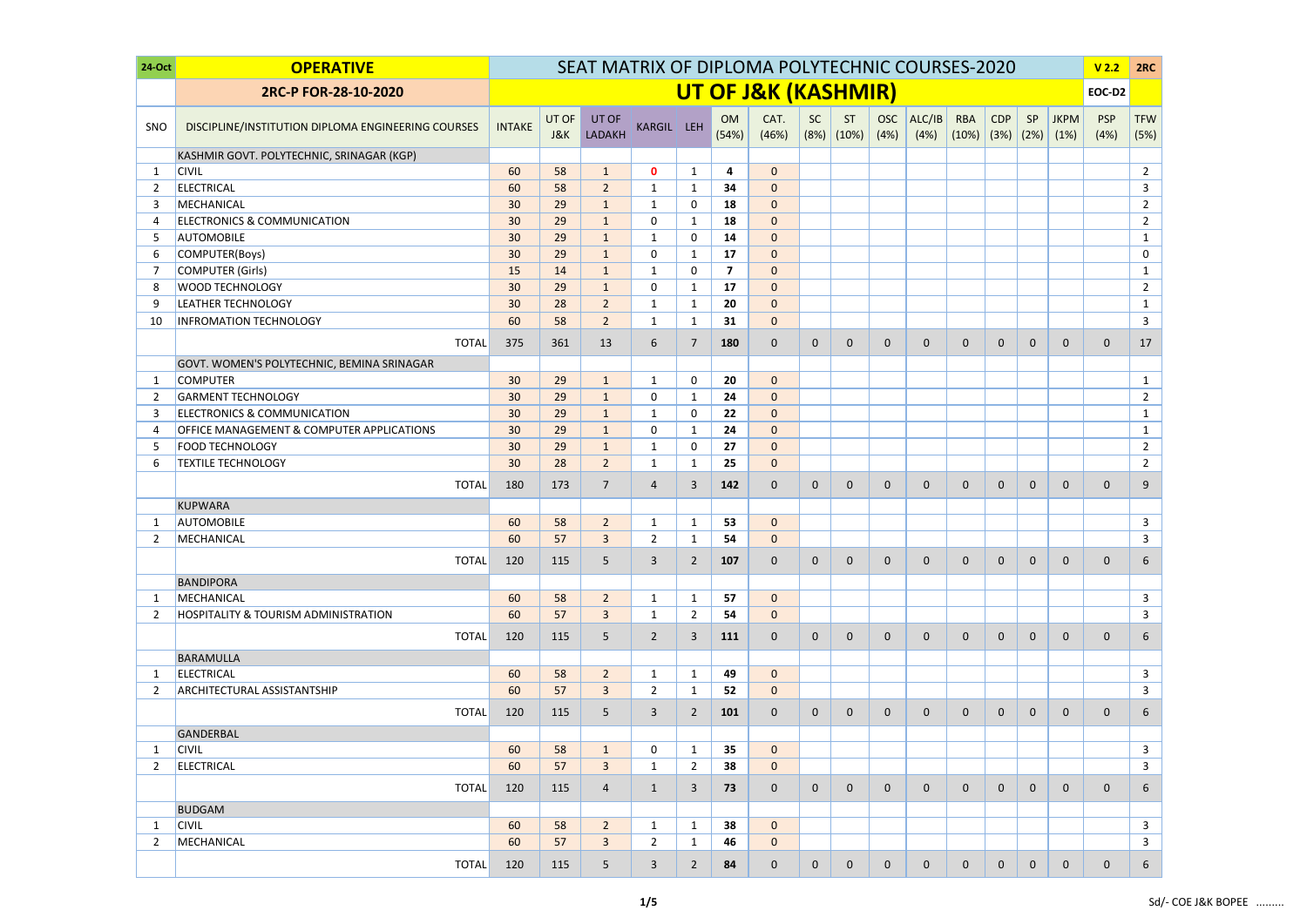|                | ANANTNAG                                     |      |      |                |                |                |      |                |                |                |              |                |                |                |                |              |              |                |
|----------------|----------------------------------------------|------|------|----------------|----------------|----------------|------|----------------|----------------|----------------|--------------|----------------|----------------|----------------|----------------|--------------|--------------|----------------|
| $\mathbf 1$    | <b>CIVIL</b>                                 | 60   | 58   | $\overline{2}$ | $\mathbf 1$    | $\mathbf{1}$   | 31   | $\mathbf{0}$   |                |                |              |                |                |                |                |              |              | $\overline{2}$ |
| 2              | <b>COMPUTER</b>                              | 60   | 57   | $\overline{3}$ | -1             | $\overline{2}$ | 32   | $\mathbf{0}$   |                |                |              |                |                |                |                |              |              | $\mathbf{3}$   |
|                | <b>TOTAL</b>                                 | 120  | 115  | $5\phantom{.}$ | $\overline{2}$ | 3              | 63   | $\mathbf 0$    | $\mathbf 0$    | $\mathbf 0$    | $\mathbf 0$  | $\mathbf 0$    | $\mathbf 0$    | $\mathbf{0}$   | $\mathbf 0$    | $\mathbf{0}$ | $\mathbf 0$  | $5\phantom{.}$ |
|                |                                              |      |      |                |                |                |      |                |                |                |              |                |                |                |                |              |              |                |
|                | <b>SHOPIAN</b>                               |      |      |                |                |                |      |                |                |                |              |                |                |                |                |              |              |                |
| -1             | <b>ELECTRONICS &amp; COMMUNICATION</b>       | 60   | 58   | $\overline{2}$ | $\mathbf 1$    | $\mathbf{1}$   | 48   | $\mathbf{0}$   |                |                |              |                |                |                |                |              |              | $\mathbf{3}$   |
| 2              | <b>INSTRUMENTATION &amp; CONTROL</b>         | 60   | 57   | $\overline{3}$ | $\overline{2}$ | $\mathbf{1}$   | 55   | $\mathbf{0}$   |                |                |              |                |                |                |                |              |              | $\mathbf{3}$   |
|                | <b>TOTAL</b>                                 | 120  | 115  | 5 <sup>5</sup> | $\overline{3}$ | $\overline{2}$ | 103  | $\mathbf 0$    | $\mathbf 0$    | $\mathbf{0}$   | $\mathbf 0$  | $\mathbf 0$    | $\mathbf 0$    | $\mathbf{0}$   | $\mathbf 0$    | $\mathbf 0$  | $\mathbf 0$  | 6              |
|                | <b>KULGAM</b>                                |      |      |                |                |                |      |                |                |                |              |                |                |                |                |              |              |                |
| -1             | <b>CIVIL</b>                                 | 60   | 58   | $\overline{2}$ | $\mathbf{1}$   | $\mathbf{1}$   | 50   | $\overline{0}$ |                |                |              |                |                |                |                |              |              | $\mathbf{3}$   |
| $\overline{2}$ | <b>ELECTRICAL</b>                            | 60   | 57   | $\overline{3}$ | $\mathbf{1}$   | $\overline{2}$ | 53   | $\mathbf{0}$   |                |                |              |                |                |                |                |              |              | $\mathbf{3}$   |
|                | <b>TOTAL</b>                                 | 120  | 115  | $5\phantom{.}$ | $\overline{2}$ | 3              | 103  | $\mathbf 0$    | $\mathbf 0$    | $\mathbf 0$    | $\mathbf 0$  | $\mathbf 0$    | $\mathbf 0$    | $\mathbf 0$    | $\mathbf 0$    | $\mathbf 0$  | $\mathbf 0$  | 6              |
|                |                                              |      |      |                |                |                |      |                |                |                |              |                |                |                |                |              |              |                |
|                | (KASHMIR) TOTAL (GOVT.)                      | 1515 | 1454 | 59             | 29             | 30             | 1067 | $\overline{0}$ | $\mathbf 0$    | 0              | $\mathbf 0$  | $\mathbf{0}$   | $\mathbf 0$    | $\mathbf{0}$   | $\mathbf 0$    | $\mathbf{0}$ | $\mathbf 0$  | 73             |
|                | SSM POLYTECHNIC, PARIHASPORA PATTAN, KASHMIR |      |      |                |                |                |      |                |                |                |              |                |                |                |                |              |              |                |
| $\mathbf{1}$   | <b>CIVIL</b>                                 | 51   | 51   |                |                |                | 50   |                |                |                |              |                |                |                |                |              |              | $\mathbf{3}$   |
| $\overline{2}$ | <b>ELECTRICAL</b>                            | 51   | 51   |                |                |                | 51   |                |                |                |              |                |                |                |                |              |              | 3              |
| 3              | MECHANICAL                                   | 51   | 51   |                |                |                | 50   |                |                |                |              |                |                |                |                |              |              | $\mathbf{3}$   |
| 4              | <b>ELECTRONICS &amp; COMMUNICATION</b>       | 51   | 51   |                |                |                | 51   |                |                |                |              |                |                |                |                |              |              | $\mathbf{3}$   |
| -5             | <b>COMPUTER</b>                              | 26   | 26   |                |                |                | 25   |                |                |                |              |                |                |                |                |              |              | $\overline{2}$ |
| 6              | <b>INFROMATION TECHNOLOGY</b>                | 26   | 26   |                |                |                | 26   |                |                |                |              |                |                |                |                |              |              | $\mathbf{1}$   |
|                |                                              |      |      |                |                |                |      |                |                |                |              |                |                |                |                |              |              |                |
|                | <b>TOTAL</b>                                 | 256  | 256  | $\mathbf 0$    | $\mathbf{0}$   | $\mathbf{0}$   | 253  | $\overline{0}$ | $\mathbf 0$    | $\mathbf{0}$   | $\mathbf 0$  | $\mathbf 0$    | $\mathbf 0$    | $\mathbf{0}$   | $\mathbf 0$    | $\mathbf 0$  | $\mathbf 0$  | 15             |
|                | KITE POLYTECHNIC, WAVOOSA RANGRETH, KASHMIR  |      |      |                |                |                |      |                |                |                |              |                |                |                |                |              |              |                |
| $\mathbf{1}$   | <b>CIVIL</b>                                 | 46   | 46   |                |                |                | 45   |                |                |                |              |                |                |                |                |              |              | $\mathbf{3}$   |
| 2              | <b>ELECTRICAL</b>                            | 46   | 46   |                |                |                | 46   |                |                |                |              |                |                |                |                |              |              | $\mathbf{3}$   |
| 3              | MECHANICAL                                   | 46   | 46   |                |                |                | 46   |                |                |                |              |                |                |                |                |              |              | $\overline{2}$ |
| 4              | <b>ELECTRONICS &amp; COMMUNICATION</b>       | 31   | 31   |                |                |                | 31   |                |                |                |              |                |                |                |                |              |              | $\overline{2}$ |
| 5              | <b>COMPUTER</b>                              | 31   | 31   |                |                |                | 31   |                |                |                |              |                |                |                |                |              |              | $\overline{2}$ |
|                | <b>TOTAL</b>                                 | 200  | 200  | $\overline{0}$ | $\mathbf 0$    | $\mathbf 0$    | 199  | $\overline{0}$ | $\mathbf{0}$   | $\mathbf 0$    | $\mathbf{0}$ | $\mathbf 0$    | $\overline{0}$ | $\overline{0}$ | $\overline{0}$ | $\mathbf{0}$ | $\mathbf 0$  | 12             |
|                | MASTERPRO INSTITUTE OF TECHNOLOGY, NOWGAM,   |      |      |                |                |                |      |                |                |                |              |                |                |                |                |              |              |                |
|                | <b>SRINAGAR</b>                              |      |      |                |                |                |      |                |                |                |              |                |                |                |                |              |              |                |
| 1              | <b>CIVIL</b>                                 | 138  | 138  |                |                |                | 138  |                |                |                |              |                |                |                |                |              |              | 8              |
| $\overline{2}$ | <b>ELECTRICAL</b>                            | 46   | 46   |                |                |                | 46   |                |                |                |              |                |                |                |                |              |              | 3              |
| 3              | MECHANICAL                                   | 31   | 31   |                |                |                | 31   |                |                |                |              |                |                |                |                |              |              | $\overline{2}$ |
| 4              | <b>ELECTRONICS &amp; COMMUNICATION</b>       | 46   | 46   |                |                |                | 46   |                |                |                |              |                |                |                |                |              |              | $\overline{2}$ |
| 5              | <b>COMPUTER</b>                              | 31   | 31   |                |                |                | 31   |                |                |                |              |                |                |                |                |              |              | $\overline{2}$ |
|                | <b>TOTAL</b>                                 | 292  | 292  | $\mathbf 0$    | $\mathbf 0$    | $\mathbf 0$    | 292  | $\overline{0}$ | $\mathbf 0$    | $\mathbf 0$    | $\mathbf 0$  | $\mathbf 0$    | $\mathbf 0$    | $\mathbf{0}$   | $\mathbf 0$    | $\mathbf{0}$ | $\mathbf 0$  | 17             |
|                | ROYAL POLYTECHNIC, GOGJI BAGH, SRINAGAR      |      |      |                |                |                |      |                |                |                |              |                |                |                |                |              |              |                |
| $\mathbf{1}$   | <b>COMPUTER</b>                              | 31   | 31   |                |                |                | 29   |                |                |                |              |                |                |                |                |              |              | $\overline{2}$ |
| $\overline{2}$ | CIVIL (PHE)                                  | 31   | 31   |                |                |                | 31   |                |                |                |              |                |                |                |                |              |              | $\overline{2}$ |
| 3              | <b>MEDICAL ELECTRONICS</b>                   | 31   | 31   |                |                |                | 31   |                |                |                |              |                |                |                |                |              |              | $\overline{2}$ |
| 4              | QUANTITY SURVEYING & CONSTRUCTION MANAGEMENT | 31   | 31   |                |                |                | 31   |                |                |                |              |                |                |                |                |              |              | $\mathbf{1}$   |
|                | <b>TOTAL</b>                                 | 124  | 124  | $\overline{0}$ | $\mathbf{0}$   | $\mathbf 0$    | 122  | $\mathbf 0$    | $\mathbf 0$    | $\mathbf 0$    | $\mathbf 0$  | $\mathbf 0$    | $\mathbf 0$    | $\mathbf 0$    | $\overline{0}$ | $\mathbf 0$  | $\mathbf 0$  | $\overline{7}$ |
|                |                                              |      |      |                |                |                |      |                |                |                |              |                |                |                |                |              |              |                |
|                | (KASHMIR) TOTAL (PVT.)                       | 872  | 872  | $\mathbf 0$    | $\mathbf 0$    | $\mathbf 0$    | 866  | $\overline{0}$ | $\mathbf 0$    | $\mathbf 0$    | $\mathbf 0$  | $\overline{0}$ | $\mathbf{0}$   | $\mathbf{0}$   | $\mathbf 0$    | $\mathbf{0}$ | $\mathbf 0$  | 51             |
|                | (KASHMIR) TOTAL (GOVT+PVT)                   | 2387 | 2326 | 59             | 29             | 30             | 1933 | $\overline{0}$ | $\overline{0}$ | $\overline{0}$ | $\mathbf{0}$ | $\overline{0}$ | $\overline{0}$ | $\overline{0}$ | $\mathbf{0}$   | $\mathbf{0}$ | $\mathbf{0}$ | 124            |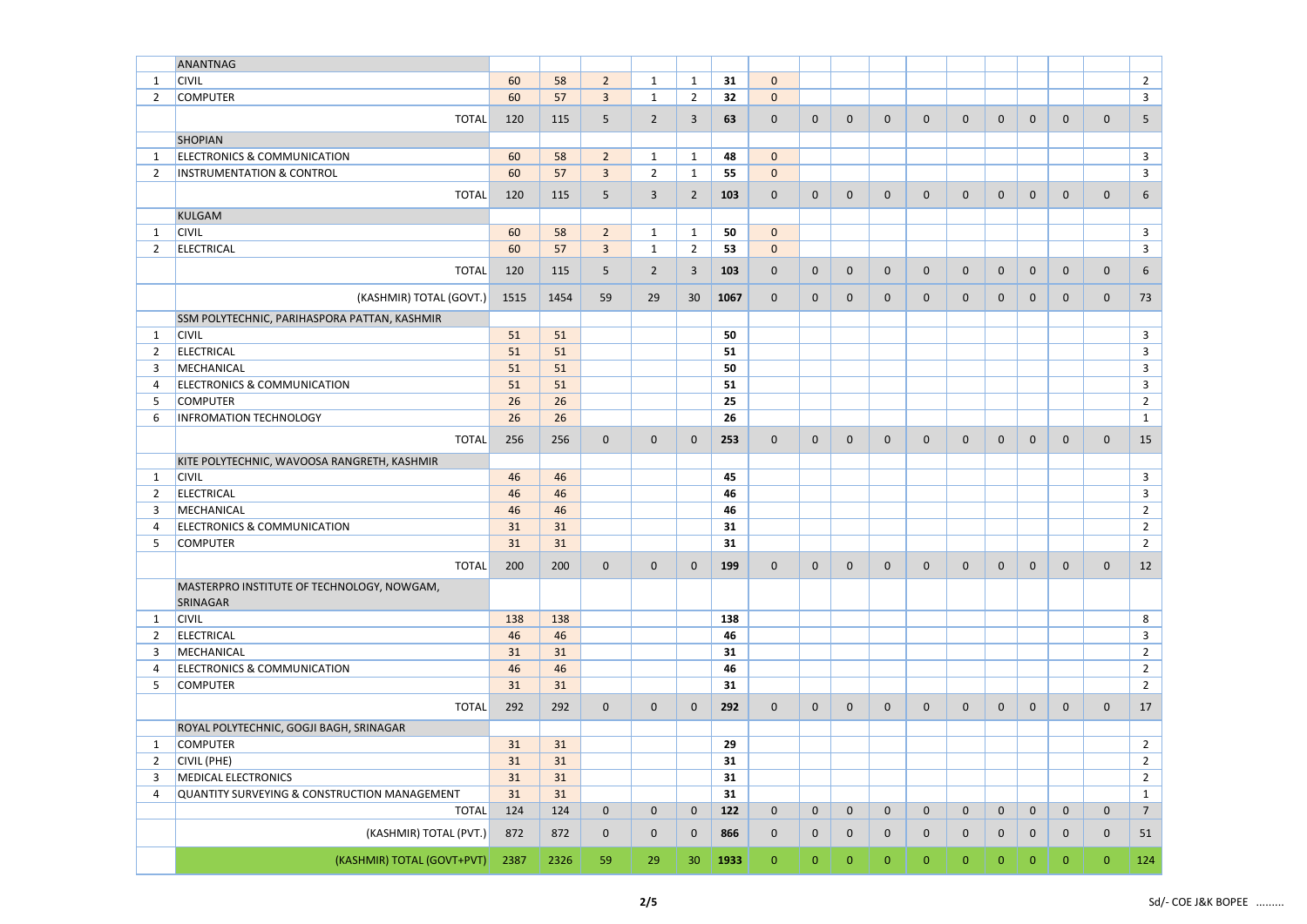|                |                                                                |               |              |                 |                |                |                 | UT OF J&K (JAMMU) |              |              |                    |                |                             |                |                |                     |                    |                    |
|----------------|----------------------------------------------------------------|---------------|--------------|-----------------|----------------|----------------|-----------------|-------------------|--------------|--------------|--------------------|----------------|-----------------------------|----------------|----------------|---------------------|--------------------|--------------------|
| SNO            | DISCIPLINE/INSTITUTION DIPLOMA ENGINEERING COURSES             | <b>INTAKE</b> | UT OF<br>J&K | UT OF<br>LADAKH | KARGIL LEH     |                | OM<br>(54%)     | CAT.<br>(46%)     | SC<br>(8%)   | ST<br>(10%)  | <b>OSC</b><br>(4%) | ALC/IB<br>(4%) | <b>RBA</b><br>$(10\%)$ (3%) | <b>CDP</b>     | SP<br>(2%)     | <b>JKPM</b><br>(1%) | <b>PSP</b><br>(4%) | <b>TFW</b><br>(5%) |
|                | BABA GHULAM SHAH BADSHAH, UNIVERSITY, RAJOURI,<br><b>JAMMU</b> |               |              |                 |                |                |                 |                   |              |              |                    |                |                             |                |                |                     |                    |                    |
| -1             | <b>CIVIL</b>                                                   | 40            | 38           | $\overline{2}$  | $\mathbf{1}$   | $\mathbf{1}$   | 24              | $\overline{0}$    |              |              |                    |                |                             |                |                |                     |                    | $\mathbf{3}$       |
| 2              | <b>ELECTRICAL</b>                                              | 40            | 38           | $\overline{2}$  | $\mathbf 1$    | 1              | 36              | $\mathbf{0}$      |              |              |                    |                |                             |                |                |                     |                    | $\mathbf{3}$       |
| 3              | MECHANICAL                                                     | 40            | 39           | $\mathbf{1}$    | $\mathbf{1}$   | 0              | 38              | $\mathbf{0}$      |              |              |                    |                |                             |                |                |                     |                    | $\mathbf{3}$       |
| 4              | <b>ELECTRONICS &amp; COMMUNICATION</b>                         | 40            | 39           | $\mathbf{1}$    | 0              | $\mathbf{1}$   | 39              | $\overline{0}$    |              |              |                    |                |                             |                |                |                     |                    | $\mathbf{3}$       |
|                | <b>TOTAL</b>                                                   | 160           | 154          | 6               | $\overline{3}$ | 3              | 137             | $\mathbf 0$       | $\mathbf 0$  | $\mathbf 0$  | $\mathbf 0$        | $\mathbf{0}$   | $\mathbf{0}$                | $\mathbf{0}$   | $\mathbf 0$    | $\mathbf 0$         | $\mathbf 0$        | 12                 |
|                | GOVERNEMENT BOYS POLYTECHNIC, BIKRAM CHOWK,<br><b>JAMMU</b>    |               |              |                 |                |                |                 |                   |              |              |                    |                |                             |                |                |                     |                    |                    |
| -1             | <b>CIVIL</b>                                                   | 45            | 43           | $\mathbf{0}$    | $\mathbf 0$    | 0              | $5\phantom{.0}$ | $\mathbf{0}$      |              |              |                    |                |                             |                |                |                     |                    | $\mathbf{1}$       |
| 2              | <b>ELECTRICAL</b>                                              | 45            | 43           | $\overline{2}$  | $\mathbf 1$    | $\mathbf{1}$   | 18              | $\mathbf{0}$      |              |              |                    |                |                             |                |                |                     |                    | $\overline{2}$     |
| 3              | MECHANICAL                                                     | 45            | 43           | $\overline{2}$  | $\mathbf{1}$   | $\mathbf{1}$   | 18              | $\mathbf{0}$      |              |              |                    |                |                             |                |                |                     |                    | $\mathbf{1}$       |
| 4              | <b>AUTOMOBILE</b>                                              | 35            | 34           | $\mathbf{1}$    | 1              | 0              | 23              | $\mathbf{0}$      |              |              |                    |                |                             |                |                |                     |                    | $\overline{2}$     |
| 5              | <b>ARCHITECTURAL ASSISTANTSHIP</b>                             | 30            | 29           | $\mathbf{1}$    | 0              | $\mathbf{1}$   | 21              | $\mathbf{0}$      |              |              |                    |                |                             |                |                |                     |                    | $\overline{2}$     |
| 6              | <b>COMPUTER</b>                                                | 35            | 34           | $\mathbf{1}$    | $\mathbf{1}$   | 0              | 11              | $\overline{0}$    |              |              |                    |                |                             |                |                |                     |                    | $\overline{2}$     |
| 7              | TRAVEL & TOURISM (Boys)                                        | 30            | 29           | $\mathbf{1}$    | 0              | $\mathbf{1}$   | 20              | $\overline{0}$    |              |              |                    |                |                             |                |                |                     |                    | $\mathbf{1}$       |
| 8              | <b>TRAVEL &amp; TOURISM (Girls)</b>                            | 15            | 14           | $\mathbf{1}$    | $\mathbf{1}$   | $\mathbf{0}$   | 13              | $\overline{0}$    |              |              |                    |                |                             |                |                |                     |                    | $\mathbf{1}$       |
| 9              | <b>INSTRUMENTATION &amp; CONTROL</b>                           | 30            | 29           | $\mathbf{1}$    | 0              | $\mathbf{1}$   | 20              | $\overline{0}$    |              |              |                    |                |                             |                |                |                     |                    | $\overline{2}$     |
| 10             | <b>INFORMATION TECHNOLOGY</b>                                  | 60            | 57           | $\overline{3}$  | $\overline{2}$ | $\mathbf{1}$   | 31              | $\overline{0}$    |              |              |                    |                |                             |                |                |                     |                    | $\mathbf{3}$       |
|                | <b>TOTAL</b>                                                   | 370           | 355          | 13              | $\overline{7}$ | 6              | 180             | $\mathbf 0$       | $\mathbf 0$  | $\mathbf 0$  | $\mathbf 0$        | $\mathbf 0$    | $\mathbf 0$                 | $\mathbf{0}$   | $\mathbf 0$    | $\mathbf 0$         | $\mathbf 0$        | 17                 |
|                | WOMEN'S POLYTECHNIC, SHIV NAGAR, JAMMU                         |               |              |                 |                |                |                 |                   |              |              |                    |                |                             |                |                |                     |                    |                    |
| 1              | <b>ELECTRONICS &amp; COMMUNICATION</b>                         | 30            | 29           | $\mathbf{1}$    | $\mathbf{1}$   | $\mathbf{0}$   | 23              | $\overline{0}$    |              |              |                    |                |                             |                |                |                     |                    | $\overline{2}$     |
| $\overline{2}$ | <b>OFFICE MANAGEMENT &amp; COMPUTER APPLICATION</b>            | 15            | 14           | $\mathbf{1}$    | 0              | $\mathbf{1}$   | 11              | $\mathbf{0}$      |              |              |                    |                |                             |                |                |                     |                    | $\mathbf{1}$       |
| 3              | <b>COMPUTER</b>                                                | 30            | 29           | $\mathbf{1}$    | $\mathbf{1}$   | 0              | 17              | $\mathbf{0}$      |              |              |                    |                |                             |                |                |                     |                    | $\overline{2}$     |
| 4              | TEXTILE DESIGNING                                              | <b>15</b>     | <b>15</b>    | $\overline{0}$  | 0              | 0              | 9               | $\mathbf{0}$      |              |              |                    |                |                             |                |                |                     |                    | $\mathbf{0}$       |
|                | <b>TOTAL</b>                                                   | 90            | 87           | $\overline{3}$  | $\overline{2}$ | 1              | 60              | $\mathbf 0$       | $\mathbf 0$  | $\mathbf 0$  | $\mathbf 0$        | $\mathbf 0$    | $\mathbf 0$                 | $\mathbf{0}$   | $\mathbf 0$    | $\mathbf{0}$        | $\mathbf 0$        | 5 <sup>5</sup>     |
|                | <b>REASI</b>                                                   |               |              |                 |                |                |                 |                   |              |              |                    |                |                             | 3              |                |                     |                    |                    |
| -1             | <b>COMPUTER</b>                                                | 60            | 58           | $\overline{2}$  | 1              | 1              | 46              | $\overline{0}$    |              |              |                    |                |                             |                |                |                     |                    | $\mathbf{3}$       |
| 2              | ELECTRICAL                                                     | 60            | 57           | $\overline{3}$  | $\overline{2}$ | $\mathbf{1}$   | 41              | $\overline{0}$    |              |              |                    |                |                             |                |                |                     |                    | $\mathbf{3}$       |
|                | <b>TOTAL</b>                                                   | 120           | 115          | 5 <sup>5</sup>  | 3              | 2              | 87              | $\mathbf 0$       | $\mathbf{0}$ | $\mathbf{0}$ | $\mathbf 0$        | $\mathbf 0$    | $\mathbf{0}$                | $\mathbf{0}$   | $\mathbf 0$    | $\mathbf 0$         | $\mathbf 0$        | 6                  |
|                | POONCH                                                         |               |              |                 |                |                |                 |                   |              |              |                    |                |                             |                |                |                     |                    |                    |
| 1              | <b>ELECTRICAL</b>                                              | 60            | 58           | $\overline{2}$  | $\mathbf{1}$   | $\mathbf{1}$   | 55              | $\overline{0}$    |              |              |                    |                |                             |                |                |                     |                    | $\mathbf{3}$       |
| 2              | <b>ELECTRONICS &amp; COMMUNICATION</b>                         | 60            | 57           | $\overline{3}$  | 1              | 2              | 57              | $\mathbf{0}$      |              |              |                    |                |                             |                |                |                     |                    | $\mathbf{3}$       |
|                | <b>TOTAL</b>                                                   | 120           | 115          | 5 <sup>5</sup>  | $\overline{2}$ | 3              | 112             | $\mathbf 0$       | $\mathbf 0$  | 0            | $\mathbf 0$        | $\mathbf{0}$   | $\mathbf{0}$                | $\mathbf{0}$   | $\mathbf 0$    | $\mathbf 0$         | $\mathbf 0$        | 6                  |
|                | <b>KATHUA</b>                                                  |               |              |                 |                |                |                 |                   |              |              |                    |                |                             |                |                |                     |                    |                    |
| -1             | <b>INSTRUMENTATION &amp; CONTROL</b>                           | 30            | 29           | $\mathbf{1}$    | $\mathbf{1}$   | 0              | 26              | $\overline{0}$    |              |              |                    |                |                             |                |                |                     |                    | $\overline{2}$     |
| 2              | MECHANICAL                                                     | 60            | 57           | $\overline{3}$  | $\mathbf{1}$   | $\overline{2}$ | 31              | $\overline{0}$    |              |              |                    |                |                             |                |                |                     |                    | $\mathbf{3}$       |
|                | <b>TOTAL</b>                                                   | 90            | 86           | 4               | $\overline{2}$ | $\overline{2}$ | 57              | $\mathbf 0$       | $\mathbf{0}$ | $\mathbf{0}$ | $\mathbf{0}$       | $\mathbf{0}$   | $\mathbf 0$                 | $\overline{0}$ | $\overline{0}$ | $\mathbf{0}$        | $\mathbf{0}$       | 5                  |
|                | <b>SAMBA</b>                                                   |               |              |                 |                |                |                 |                   |              |              |                    |                |                             |                |                |                     |                    |                    |
| -1             | <b>CIVIL</b>                                                   | 60            | 58           | $\overline{2}$  | $\mathbf{1}$   | $\mathbf{1}$   | 36              | $\overline{0}$    |              |              |                    |                |                             |                |                |                     |                    | $\mathbf{3}$       |
| 2              | <b>AUTOMOBILE</b>                                              | 60            | 57           | $\mathbf{3}$    | 1              | 2              | 42              | $\mathbf{0}$      |              |              |                    |                |                             |                |                |                     |                    | $\mathbf{3}$       |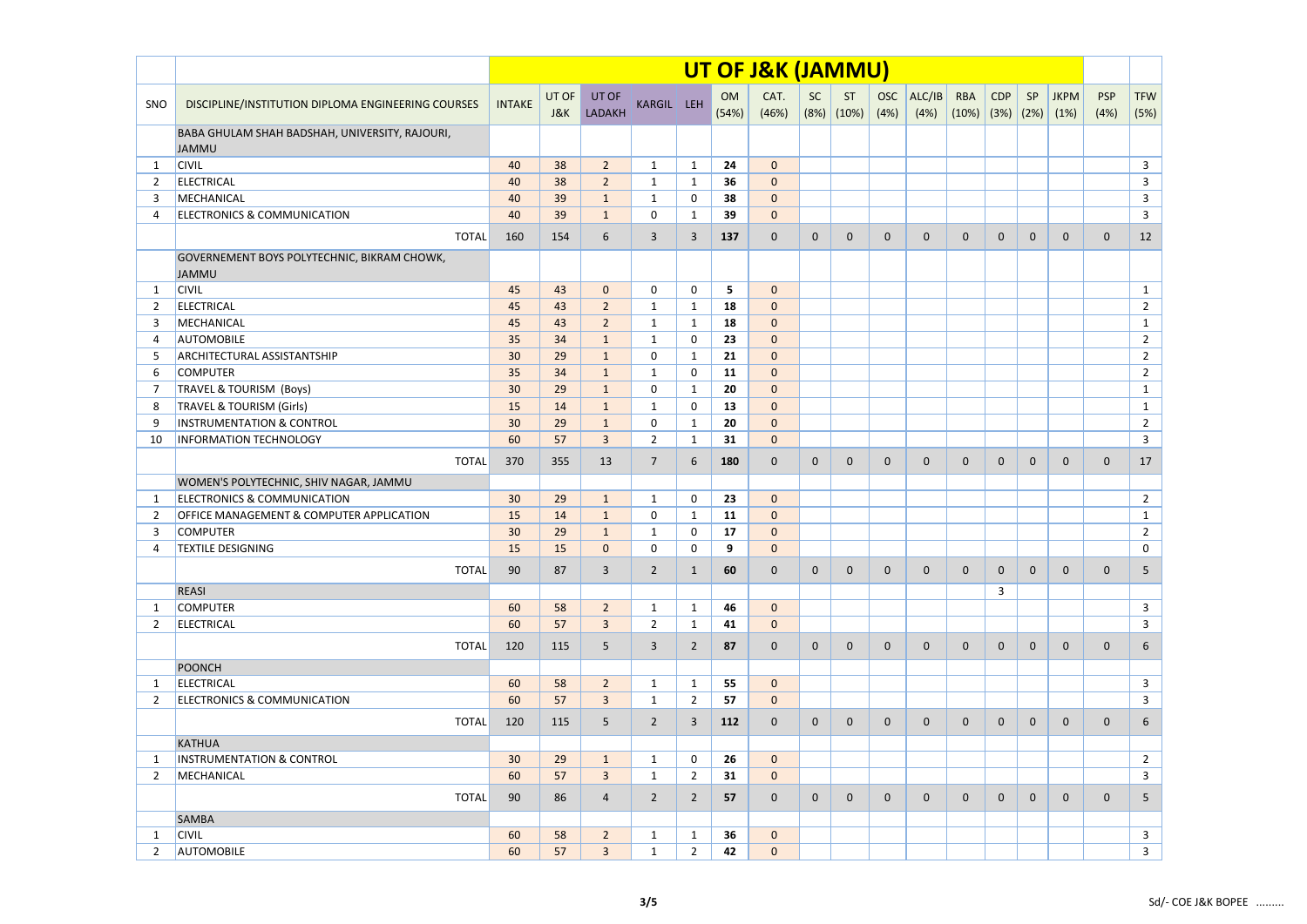|                | <b>TOTAL</b>                           | 120  | 115  | 5 <sup>5</sup> | $\overline{2}$ | $\overline{3}$  | 78   | $\mathbf{0}$   | $\mathbf 0$    | $\overline{0}$ | $\mathbf 0$    | $\mathbf{0}$   | $\mathbf 0$    | $\overline{0}$ | $\overline{0}$ | $\mathbf 0$      | $\mathbf 0$    | 6 <sup>1</sup>  |
|----------------|----------------------------------------|------|------|----------------|----------------|-----------------|------|----------------|----------------|----------------|----------------|----------------|----------------|----------------|----------------|------------------|----------------|-----------------|
|                | <b>UDHAMPUR</b>                        |      |      |                |                |                 |      |                |                |                |                |                |                |                |                |                  |                |                 |
| $\mathbf{1}$   | <b>CIVIL</b>                           | 60   | 58   | $\overline{2}$ | $\mathbf{1}$   | $\mathbf{1}$    | 36   | $\mathbf{0}$   |                |                |                |                |                |                |                |                  |                | $\mathbf{3}$    |
| $\overline{2}$ | <b>AUTOMOBILE</b>                      | 60   | 57   | $\overline{3}$ | $\overline{2}$ | $\mathbf{1}$    | 55   | $\overline{0}$ |                |                |                |                |                |                |                |                  |                | $\mathbf{3}$    |
|                |                                        |      |      |                |                |                 |      |                |                |                |                |                |                |                |                |                  |                |                 |
|                | <b>TOTAL</b>                           | 120  | 115  | $5\phantom{.}$ | $\overline{3}$ | $\overline{2}$  | 91   | $\overline{0}$ | $\mathbf 0$    | $\mathbf{0}$   | $\mathbf 0$    | $\mathbf{0}$   | $\mathbf{0}$   | $\mathbf{0}$   | $\overline{0}$ | $\mathbf 0$      | $\mathbf 0$    | $6\overline{6}$ |
|                | <b>RAMBAN</b>                          |      |      |                |                |                 |      |                |                |                |                |                |                |                |                |                  |                |                 |
| 1              | <b>ELECTRICAL</b>                      | 60   | 58   | $\overline{2}$ | $\mathbf{1}$   | $\mathbf{1}$    | 57   | $\overline{0}$ |                |                |                |                |                |                |                |                  |                | $\mathbf{3}$    |
| $\overline{2}$ | <b>ELECTRONICS &amp; COMMUNICATION</b> | 60   | 57   | $\overline{3}$ | $\mathbf{1}$   | $\overline{2}$  | 56   | $\overline{0}$ |                |                |                |                |                |                |                |                  |                | $\mathbf{3}$    |
|                | <b>TOTAL</b>                           | 120  | 115  | 5 <sup>5</sup> | $\overline{2}$ | 3               | 113  | $\overline{0}$ | $\mathbf 0$    | $\overline{0}$ | $\mathbf 0$    | $\mathbf 0$    | $\mathbf 0$    | $\mathbf{0}$   | $\overline{0}$ | $\boldsymbol{0}$ | $\mathbf 0$    | $6\overline{6}$ |
|                | <b>DODA</b>                            |      |      |                |                |                 |      |                |                |                |                |                |                |                |                |                  |                |                 |
| $\mathbf{1}$   | <b>CIVIL</b>                           | 60   | 58   | $\overline{2}$ | $\mathbf{1}$   | $\mathbf{1}$    | 51   | $\overline{0}$ |                |                |                |                |                |                |                |                  |                | $\mathbf{3}$    |
| $\overline{2}$ | <b>MODERN OFFICE PRACTICE</b>          | 30   | 29   | $\mathbf{1}$   | $\mathbf 0$    | $\mathbf{1}$    | 29   | $\overline{0}$ |                |                |                |                |                |                |                |                  |                | $\overline{2}$  |
|                | <b>TOTAL</b>                           | 90   | 87   | $\mathbf{3}$   | $\mathbf{1}$   | $\overline{2}$  | 80   | $\mathbf{0}$   | $\mathbf 0$    | $\mathbf{0}$   | $\mathbf 0$    | $\mathbf 0$    | $\mathbf 0$    | $\mathbf{0}$   | $\overline{0}$ | $\mathbf 0$      | $\mathbf 0$    | 5 <sub>1</sub>  |
|                | <b>KISHTWAR</b>                        |      |      |                |                |                 |      |                |                |                |                |                |                |                |                |                  |                |                 |
| $\mathbf{1}$   | <b>CIVIL</b>                           | 60   | 58   | $\overline{2}$ | $\mathbf{1}$   | $\mathbf{1}$    | 38   | $\overline{0}$ |                |                |                |                |                |                |                |                  |                | $\mathbf{3}$    |
| $\overline{2}$ | <b>ELECTRICAL</b>                      | 60   | 57   | $\overline{3}$ | $\mathbf{1}$   | $\overline{2}$  | 51   | $\overline{0}$ |                |                |                |                |                |                |                |                  |                | $\mathbf{3}$    |
|                | <b>TOTAL</b>                           | 120  | 115  | 5 <sub>o</sub> | $\overline{2}$ | $\overline{3}$  | 89   | $\overline{0}$ | $\mathbf 0$    | $\mathbf{0}$   | $\mathbf 0$    | $\mathbf{0}$   | $\mathbf 0$    | $\mathbf{0}$   | $\overline{0}$ | $\mathbf 0$      | $\mathbf 0$    | $6\overline{6}$ |
|                |                                        |      |      |                |                |                 |      |                |                |                |                |                |                |                |                |                  |                |                 |
|                | (JAMMU) TOTAL (GOVT.)                  | 1520 | 1459 | 59             | 29             | 30              | 1084 | $\overline{0}$ | $\mathbf 0$    | $\mathbf{0}$   | $\mathbf 0$    | $\mathbf{0}$   | $\mathbf{0}$   | $\mathbf{0}$   | $\overline{0}$ | $\mathbf 0$      | $\mathbf 0$    | 80              |
|                | <b>NITS</b>                            |      |      |                |                |                 |      |                |                |                |                |                |                |                |                |                  |                |                 |
| $\mathbf{1}$   | <b>CIVIL</b>                           | 153  | 153  |                |                |                 | 146  |                |                |                |                |                |                |                |                |                  |                | 9               |
| $\overline{2}$ | <b>ELECTRICAL</b>                      | 51   | 51   |                |                |                 | 45   |                |                |                |                |                |                |                |                |                  |                | $\mathbf{3}$    |
| 3              | MECHANICAL                             | 51   | 51   |                |                |                 | 46   |                |                |                |                |                |                |                |                |                  |                | $\mathbf{3}$    |
| 4              | <b>ELECTRONICS &amp; COMMUNICATION</b> | 51   | 51   |                |                |                 | 48   |                |                |                |                |                |                |                |                |                  |                | $\mathbf{3}$    |
| 5              | <b>COMPUTER</b>                        | 51   | 51   |                |                |                 | 50   |                |                |                |                |                |                |                |                |                  |                | $\mathbf{3}$    |
|                | <b>TOTAL</b>                           | 357  | 357  | $\mathbf 0$    | $\overline{0}$ | $\mathbf 0$     | 335  | $\mathbf 0$    | $\mathbf 0$    | $\mathbf{0}$   | $\mathbf 0$    | $\mathbf{0}$   | $\mathbf 0$    | $\mathbf 0$    | $\overline{0}$ | $\mathbf 0$      | $\mathbf 0$    | 21              |
|                | <b>IECS</b>                            |      |      |                |                |                 |      |                |                |                |                |                |                |                |                |                  |                |                 |
| $\mathbf{1}$   | <b>CIVIL</b>                           | 77   | 77   |                |                |                 | 72   |                |                |                |                |                |                |                |                |                  |                | $\overline{4}$  |
| $\overline{2}$ | ELECTRICAL                             | 51   | 51   |                |                |                 | 50   |                |                |                |                |                |                |                |                |                  |                | $\mathbf{3}$    |
| 3              | MECHANICAL                             | 51   | 51   |                |                |                 | 49   |                |                |                |                |                |                |                |                |                  |                | $\mathbf{3}$    |
| 4              | ELECTRONICS & COMMUNICATION            | 26   | 26   |                |                |                 | 26   |                |                |                |                |                |                |                |                |                  |                | $\overline{2}$  |
| -5             | <b>COMPUTER</b>                        | 51   | 51   |                |                |                 | 50   |                |                |                |                |                |                |                |                |                  |                | $\mathbf{3}$    |
|                | <b>TOTAL</b>                           | 256  | 256  | $\overline{0}$ | $\overline{0}$ | $\mathbf 0$     | 247  | $\overline{0}$ | $\mathbf{0}$   | $\overline{0}$ | $\mathbf 0$    | $\mathbf 0$    | $\mathbf{0}$   | $\overline{0}$ | $\overline{0}$ | $\mathbf 0$      | $\mathbf 0$    | 15              |
|                | (JAMMU) TOTAL (PVT.)                   | 613  | 613  | $\overline{0}$ | $\overline{0}$ | $\mathbf 0$     | 582  | $\overline{0}$ | $\overline{0}$ | $\overline{0}$ | $\mathbf 0$    | $\mathbf 0$    | $\mathbf{0}$   | $\overline{0}$ | $\overline{0}$ | $\mathbf 0$      | $\mathbf 0$    | 36              |
|                |                                        |      |      |                |                |                 |      |                |                |                |                |                |                |                |                |                  |                |                 |
|                | (JAMMU) TOTAL (GOVT+PVT)               | 2133 | 2072 | 59             | 29             | 30 <sup>°</sup> | 1666 | $\overline{0}$ | $\overline{0}$ | $\overline{0}$ | $\overline{0}$ | $\overline{0}$ | $\overline{0}$ | $\overline{0}$ | $\overline{0}$ | $\mathbf{0}$     | $\overline{0}$ | 116             |
|                |                                        |      |      |                |                |                 |      |                |                |                |                |                |                |                |                |                  |                |                 |
|                |                                        |      |      |                |                |                 |      |                |                |                |                |                |                |                |                |                  |                |                 |
|                |                                        |      |      |                |                |                 |      |                |                |                |                |                |                |                |                |                  |                |                 |
|                |                                        |      |      |                |                |                 |      |                |                |                |                |                |                |                |                |                  |                |                 |
|                |                                        |      |      |                |                |                 |      |                |                |                |                |                |                |                |                |                  |                |                 |
|                |                                        |      |      |                |                |                 |      |                |                |                |                |                |                |                |                |                  |                |                 |
|                |                                        |      |      |                |                |                 |      |                |                |                |                |                |                |                |                |                  |                |                 |
|                |                                        |      |      |                |                |                 |      |                |                |                |                |                |                |                |                |                  |                |                 |